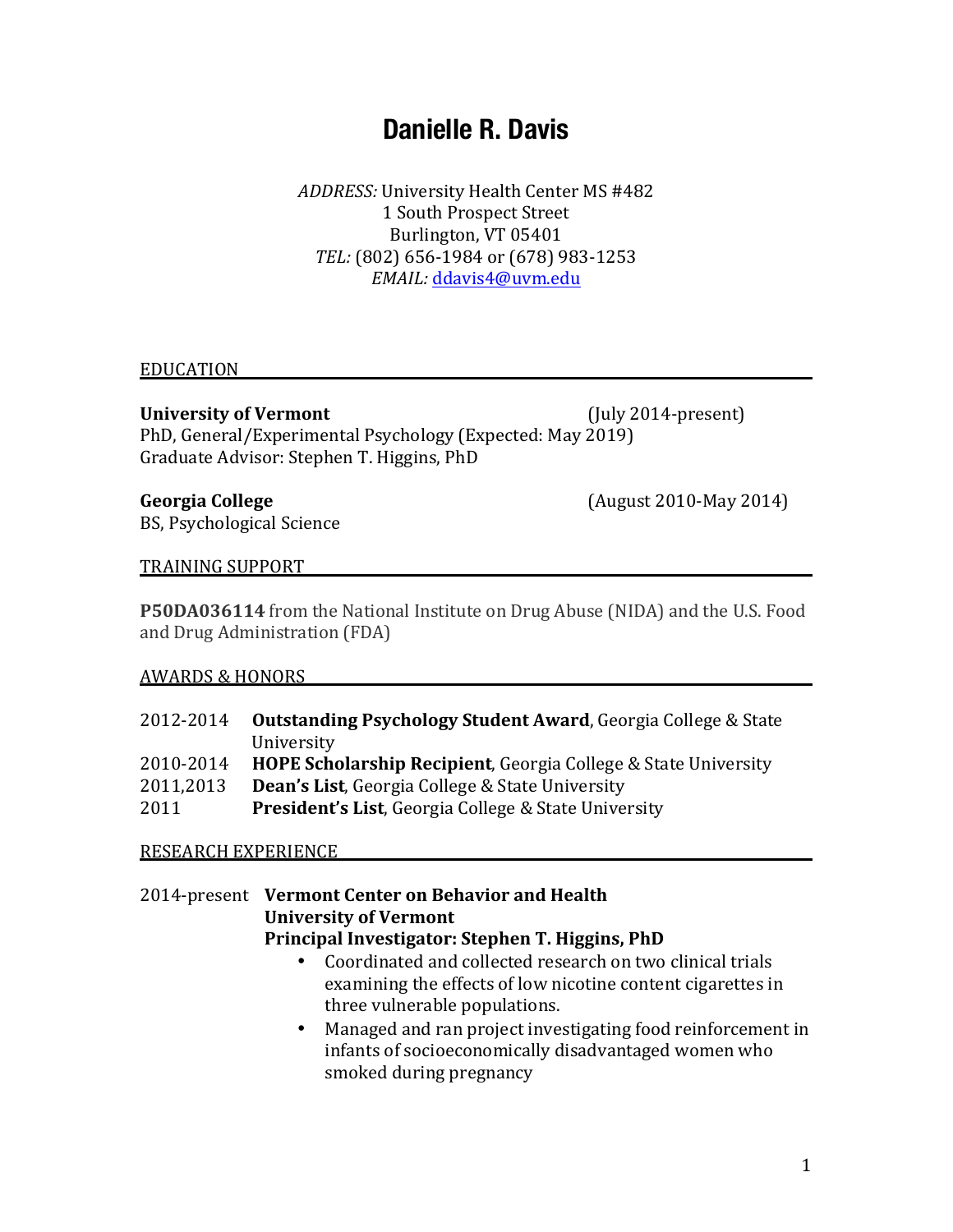# 2015-present **Resurgence Laboratory, University of Vermont** Principal Investigator: Mark E. Bouton, PhD

• Designed and ran novel animals models of contingency management and resurgence using MedPC, completed graphical and statistical analyses

# 2013-2014 **Behavioral Pharmacology Laboratory, Georgia College** Principal Investigator: Kristina Dandy, Ph.D.

- Conducted non-human animal research on the effects of age on impulsivity, developed a novel delay discounting task using MedPC
- 2013-2014 **Social Psychology & Wellness Laboratory, Georgia College** Principal Investigator: Whitney Heppner, Ph.D.
	- Co-led research examining the role of trait and state mindfulness in the pursuit of self-selected health goals among college students

# 2012-2013 **Georgia College** Principal Investigator: H. Lee Gillis, Ph.D.

• Assisted in data collection and coding of a meta-analysis

# PUBLICATIONS

- 1. Bouton, M. E., Thrailkill, E. A., Bergeria, C. L., & **Davis, D. R.** (2017*)* Preventing Relapse after Incentivized Choice Treatment: A Laboratory Model. *Behavioural Processes.*
- 2. Higgins, S. T., **Davis, D. R.,** & Kurti, A. N. (2017) Financial Incentives for Reducing Smoking and Promoting Other Health-Related Behavior Change in Vulnerable Populations. *Policy Insights from the Behavioral and Brain Sciences.*
- 3. Higgins, S. T., Heil, S. H., Sigmon, S. C., Tidey, J. W., Gaalema, D. E., Stitzer, M., Durand, H., Bunn, J. Y., Priest, J. S., Arger, C. A., Miller, M. E., Bergeria, C. L., **Davis, D. R.**, Streck, J. M., Zvorsky, I., Redner, R., Vandrey, R., & Pacek, L. R. (2017) Varying the Nicotine Content Level in Cigarettes in Vulnerable Populations: an Initial Experimental Examination of Acute Effects. Psychopharmacology.
- 4. **Davis, D. R.**, Kurti, A. N., Skelly, J. N., Redner, R., White, T. J., & Higgins, S. T. (2016) Contingency Management: Trends in the Literature, 2009-2014. *Preventive Medicine.*
- 5. Kurti, A. N., **Davis, D. R.**, Skelly, J., Redner, R., & Higgins, S. T. (2016). Predicting Smoking Cessation in Pregnant Women: Cigarettes Per Day versus Time to First Cigarette. *Experimental and Clinical Psychopharmacology*.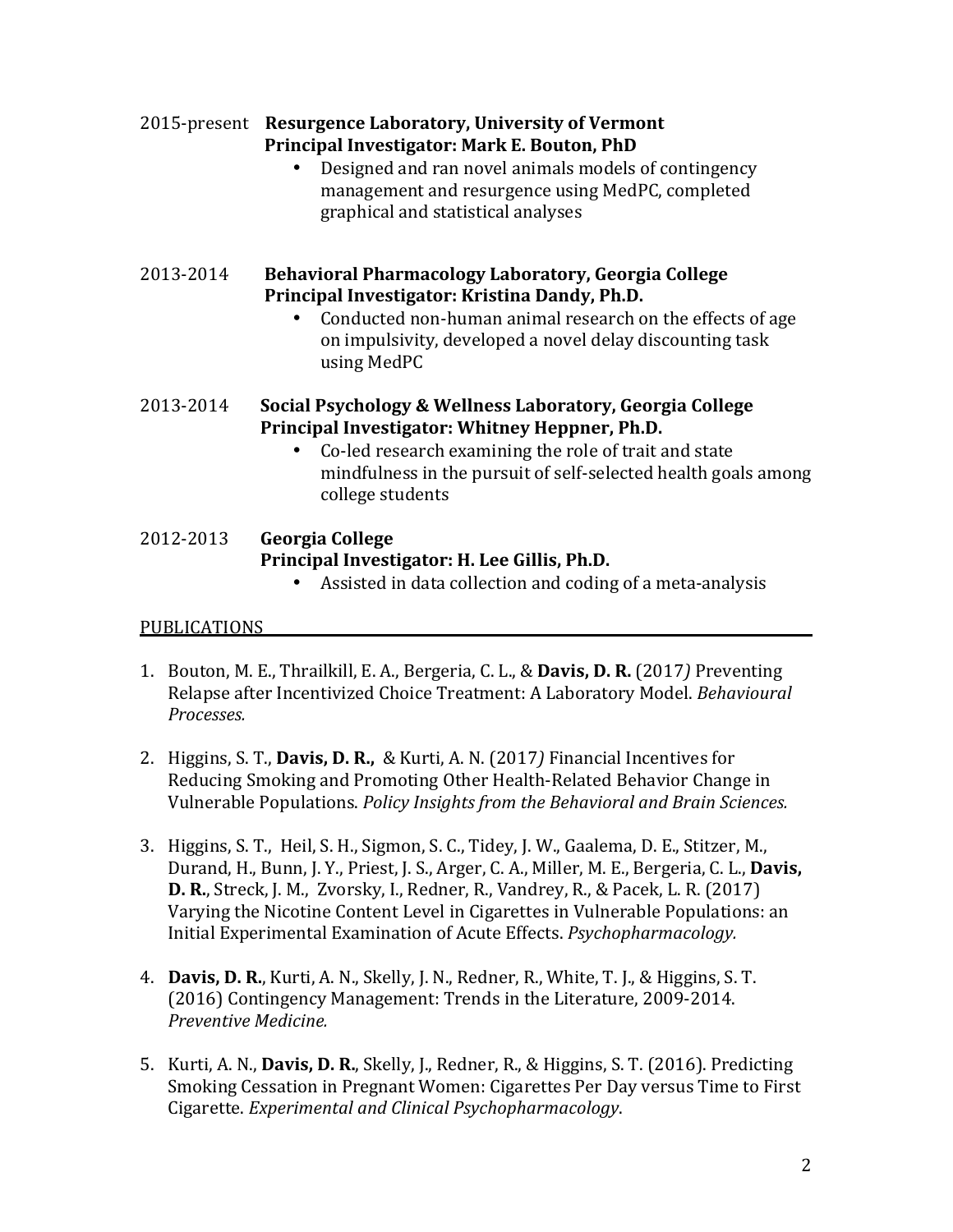6. Kurti, A. N., **Davis, D. R.**, Redner, R., Jarvis, B., Zvorsky, I., Atwood, G. A., & Higgins, S. T. (2016). Incorporating Technology into Incentive-Based Interventions to Promote Health-Related Behavior Change: A Systematic Literature Review, 2004-2015. *Translational Issues in Psychological Science.* 

#### **CHAPTERS**

1. Heil, S.H., **Davis, D.R.**, Arger, C.A., & Higgins, S.T. *(submitted).* Contingency management and the community reinforcement approach. In S.C. Miller, D. Fiellin, R.N. Rosenthal, & R. Saitz (Eds.), The ASAM Principles of Addiction Medicine (6<sup>th</sup> ed.). Baltimore, MD: Wolters Kluwer.

### OTHER PUBLICATIONS

1. Higgins, S. T., Kurti, A. N., & Davis, D. R. (2017) Pay people to stop smoking? It works, especially in vulnerable groups. *The Conversation*

#### **WORK IN PROGRESS**

- 1. **Davis, D. R.,** Bunn, J. Y., & Higgins, S.T. *(in preparation*) Comparing the effect of menthol status on the behavioral pharmacology of smoking reduced nicotine content cigarettes.
- 2. Higgins, S. T., Heil, S. H., Sigmon, S. C., Tidey, J. W., Gaalema, D. E., Hughes, J., R., Stitzer, M. L., Durand, H., Bunn, J. Y., Priest, J. S., Arger, C. A., Miller, M. E., Bergeria, C. L., **Davis, D. R.**, Streck, J. M., Skelly, J. M., & Tursi, L. (*submitted*) Addiction Potential of Reduced Nicotine Content Cigarettes in Populations with Psychiatric Disorders and Other Vulnerabilities to Tobacco Addiction.
- 3. Keith, D. R., Kurti, A. N., **Davis, D. R.**, Zvorsky, I., & Higgins, S. T. *(submitted)* A Review of the Effects of Very Low Nicotine Content Cigarettes on Behavioral/Cognitive Performance in Abstinent Smokers.

### ORAL PRESENTATIONS

- 1. **Davis, D.R.,** Bergeria, C.L., Streck, J.M., Gaalema, D.E., Heil, S.H., Sigmon, S.C., Stitzer, M.L., Tidey, J.L., Higgins, S.T. (June, 2017). The influence of mentholation on usual brand and research cigarettes of varying nicotine content in vulnerable populations. Oral Presentation at the 79<sup>th</sup> Annual Meeting of the College on Problems of Drug Dependence, Montreal, Canada.
- 2. **Davis, D. R.** (August, 2016). Investigating changes in initial smoking topography upon initial exposure to very low nicotine content cigarettes. Oral Presentation at the 26<sup>th</sup> Annual Trainee Retreat, Vergennes, VT.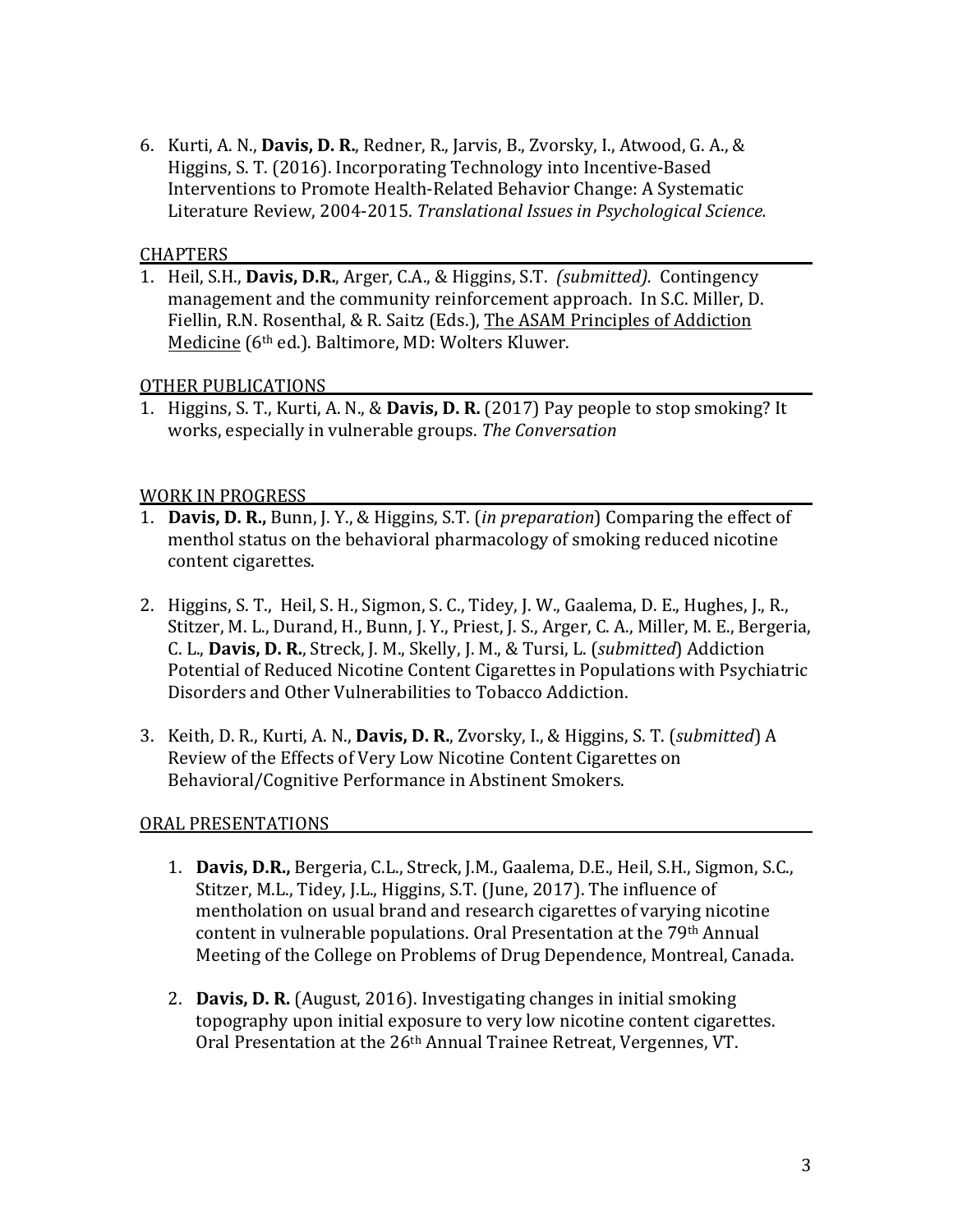3. **Davis, D. R.,** Bergeria, C., Thrailkill, E. A., & Bouton, M. E. (June, 2015). Relapse after incentivized choice treatment. Oral Presentation at the 2015 Vermont Summer Summit, Hanover, NH.

#### POSTER PRESENTATIONS

- 1. Davis, D.R., Bergeria, C.L., Streck, J.M., Gaalema, D.E., Heil, S.H., Sigmon, S.C., Stitzer, M.L., Tidey, J.L., Higgins, S.T. (March, 2017). Examining the influence of mentholation on the reinforcing effects of usual brand and research cigarettes of varying nicotine content. Poster presentation at the  $23<sup>rd</sup>$  Annual Meeting of the Society for Research on Nicotine and Tobacco, Florence, Italy.
- 2. Streck, J.M., **Davis, D.R.,** Bergeria, C.L., Bunn, J.Y., Sigmon, S.C., Heil, S.H., Gaalema, D., Higgins, S.T. (November, 2016). Characterizing smokers who use American Indian reservation cigarettes. Poster presentation at the Annual Tobacco Centers of Regulatory Science/NIH Grantee Meeting, Bethesda, Maryland.
- 3. Streck, J.M., Davis, D.R., Bergeria, C.L., Bunn, J.Y., Sigmon, S.C., Heil, S.H., Gaalema, D., Higgins, S.T. (October, 2016). Characterizing smokers who use American Indian reservation cigarettes. Poster presentation at The  $4<sup>th</sup>$ Annual Behavior Change, Health and Health Disparities Conference, Burlington, Vermont.
- 4. **Davis, D.R.,** Bergeria, C.L., Streck, J.M., Gaalema, D.E., Heil, S.H., Sigmon, S.C., Stitzer, M.L., Tidey, J.L., Higgins, S.T. (October, 2016). Examining the influence of mentholation on the reinforcing effects of usual brand and research cigarettes of varying nicotine content. Poster presentation at The  $4<sup>th</sup>$  Annual Behavior Change, Health and Health Disparities Conference, Burlington, Vermont.
- 5. **Davis, D. R.,** Solomon, L. J., & Higgins, S. T. (June 2016) Some recent developments on financial incentives in newly postpartum women. Poster Presentation at the 78<sup>th</sup> Annual Meeting of the College on Problems of Drug Dependence, La Quinta, CA.
- 6. Higgins, S. T., Redner, R., **Davis, D. R.,** Priest, J. S., & Bunn, J. Y. (May 2016) Socioeconomic disadvantage and other risk factors for using highernicotine/tar yield (regular full flavor) cigarettes. Poster Presentation at the NIH Tobacco Regulatory Science Conference, Bethesda, MD.
- 7. **Davis, D. R.** et al. (March 2016). Investigating changes in smoking topography upon initial exposure to very low nicotine content cigarettes. Poster Presentation at Annual Meeting of the Society for Research on Nicotine and Tobacco, Chicago, IL.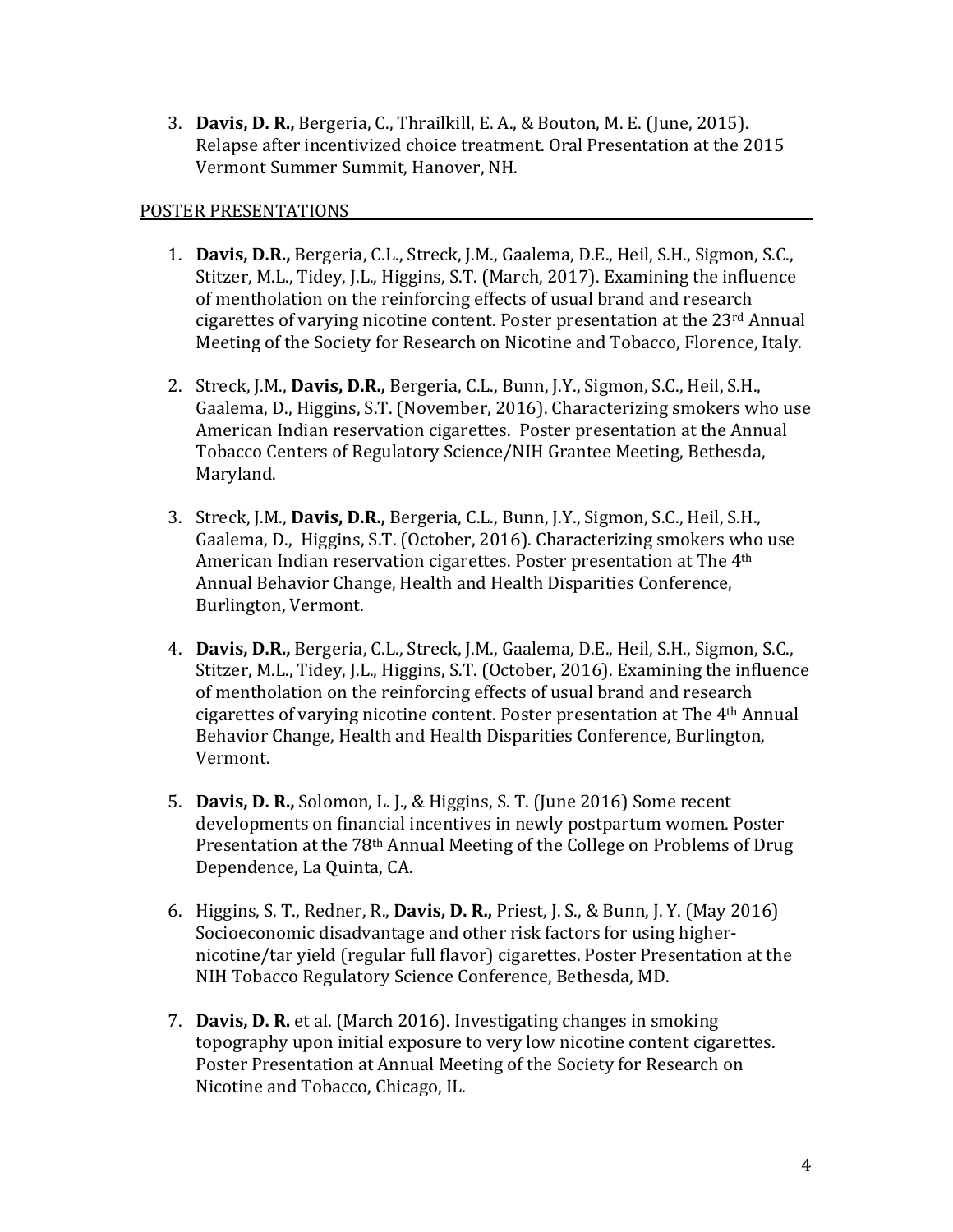- 8. Higgins, S.T., Heil, S.H., Sigmon, S.C., Tidey, J.W., Gaalema, D.E., Stitzer, M.L., Vandrey, R., Durand, H., DeSarno, M.J., Arger, C.A., Miller, M.E., Pacek, L.R., **Davis, D.R.,** Streck, J.M. (March 2016). Response to varying nicotine content level in cigarettes: acute effects in vulnerable populations. Abstract accepted for presentation at the 22nd Annual Meeting of the Society for Research on Nicotine and Tobacco, Philadelphia, Pennsylvania.
- 9. **Davis, D. R.** et al. (October 2015). Investigating changes in smoking topography upon initial exposure to very low nicotine content cigarettes. Poster Presentation at the TCORS In-Person Meeting, Baltimore, MD.
- 10. Keith, D.R., Kurti, A., **Davis, D. R.,** Zvorsky, I., & Higgins, S.T. (October 2015). A review of the effects of very low nicotine content cigarettes on behavioral performance in abstinent smokers. Poster presented at the annual TCORS In Person meeting, Bethesda, MD.
- 11. Bergeria, C., **Davis, D. R.,** Thrailkill, E. A., & Bouton, M. E. (October 2015). Relapse after incentivized choice treatment in a new animal model. Poster Presentation at the 3<sup>rd</sup> Annual Vermont Center on Behavior & Health Conference, Burlington, VT.
- 12. **Davis, D. R.**, Kurti, A. N., Redner, R., White, T. J., & Higgins, S. T. (June 2015). Contingency management in the treatment of substance use disorders: trends in the literature. Poster Presentation at the 77<sup>th</sup> Annual Meeting of the College on Problems of Drug Dependence, Phoenix, AZ.
- 13. Davis, D. R., Kurti, A. N., Skelly, J. M., Redner, R., & Higgins, S. T. (February 2015). Predictors of nicotine dependence among pregnant smokers. Poster Presentation at 21<sup>st</sup> Annual Meeting of the Society for Research on Nicotine and Tobacco, Philadelphia, PA.
- 14. Kurti, A. N., **Davis, D. R.,** Skelly, J. M., White, T. M., & Higgins, S. T. (February 2015) Nicotine dependence indicators among pregnant smokers: time to first cigarette vs. cigarettes per day as predictors of abstinence. Poster Presentation at the  $21<sup>st</sup>$  Annual Meeting of the Society for Research on Nicotine and Tobacco, Philadelphia, PA.
- 15. Isaac, W. L., Baloh, C. A., **Davis, D. R.**, Martinez, A. M., Pelech, K. E., Ranson, L. M., Toukoushian, K. D., & Vandergriff, R. K. (January 2015). Learning gains documented using student created comic chapters as class projects. Poster Presentation at the 37<sup>th</sup> Annual Meeting for the National Institute on the Teaching of Psychology, St. Petersburg, FL
- 16. **Davis, D. R.** & Higgins, S. T. Contingency management in the treatment of substance use disorders: trends in the literature. (October 2014). Vermont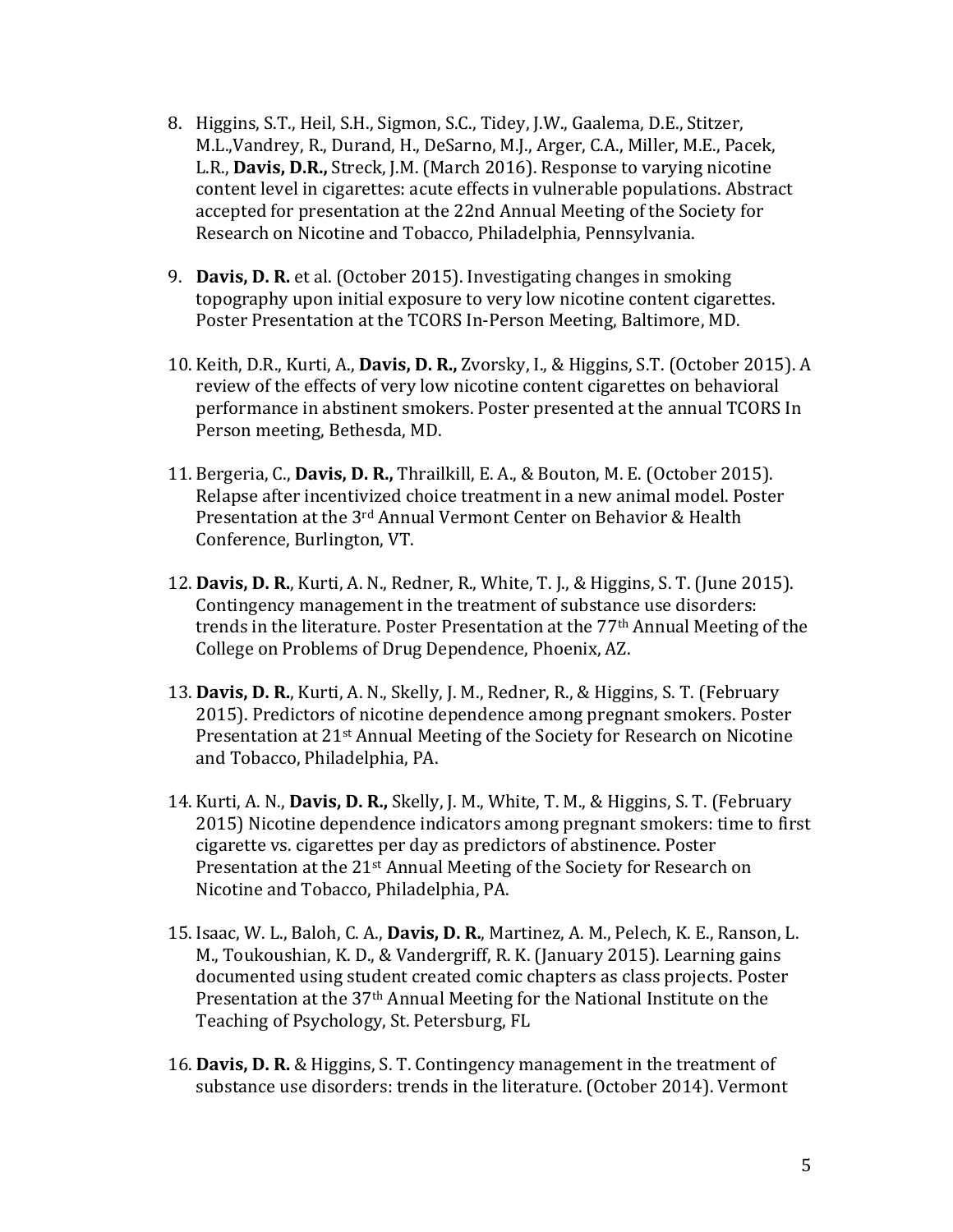Center on Behavior and Health  $2<sup>nd</sup>$  Annual Conference: Behavior Change, Health, and Health Disparities, Burlington, VT.

- 17. **Davis, D. R.** & Higgins, S. T. Contingency management in the treatment of substance use disorders: trends in the literature. (August 2014). Poster Presentation at the Annual Training in Behavioral Pharmacology of Drug Dependence Scientific Retreat, Vergennes, VT.
- 18. Ranson, L. M., & **Davis, D. R.**, & Dandy, K. L. Testing impulsivity using a modified delay discounting task. (April 2014). Poster Presentation at 17<sup>th</sup> Annual Georgia College Student Research Conference, Milledgeville, GA.
- 19. **Davis, D. R.**, Kerr, A. N., & Ruggieri, R. L. (April 2014). The role of trait and state mindfulness in the pursuit of self-selected health goals among college students. Poster Presentation at Georgia College & State University's Psychology Major Day
- 20. **Davis, D. R.**, Kerr, A. N., & Ruggieri, R. L. (March 2014). The role of trait and state mindfulness in the pursuit of self-selected health goals among college students. Poster Presentation at the 60<sup>th</sup> Annual Meeting of Southeastern Psychological Association, Nashville, TN.
- 21. Kerr, A. N., Perret, V. A., **Davis, D. R.**, Kraich, E. G., Davis, C. A., Jenkins, A. M., Deleza, W. A., Young, D. L., & Heppner, W. L. (February 2014). The effects of trait and state mindfulness on emotional processing and emotional experience. Poster Presentation at the 15<sup>th</sup> Annual Society of Personality and Social Psychology's Meeting, Austin, TX
- 22. **Davis, D. R.**, Kerr, A. N., & Ruggieri, R. L. (March 2014). The role of trait and state mindfulness in the pursuit of self-selected health goals among college students. Poster Presentation at the 60<sup>th</sup> Annual Meeting of Southeastern Psychological Association, Nashville, TN.

# EDITORIAL ACTIVITY

Reviewer, Manuscript for *Addiction*, February 2017 Reviewer, Manuscript for *Behavior Analysis: Research and Practice*, April 2017 Co-Reviewer, Manuscript for *Behavior Analysis: Research and Practice*, February 2017

Co-Reviewer, Manuscript for *Addiction,* December 2016

### TEACHING EXPERIENCE

October 2016 - Lecturer - Brain on Drugs (COMU 021) Fall 2016 - **Teaching Assistant** - Behavioral Economics (PSYS 369) October 2015 - **Guest Lecturer** – Psychopharmacology (PSYS 219)